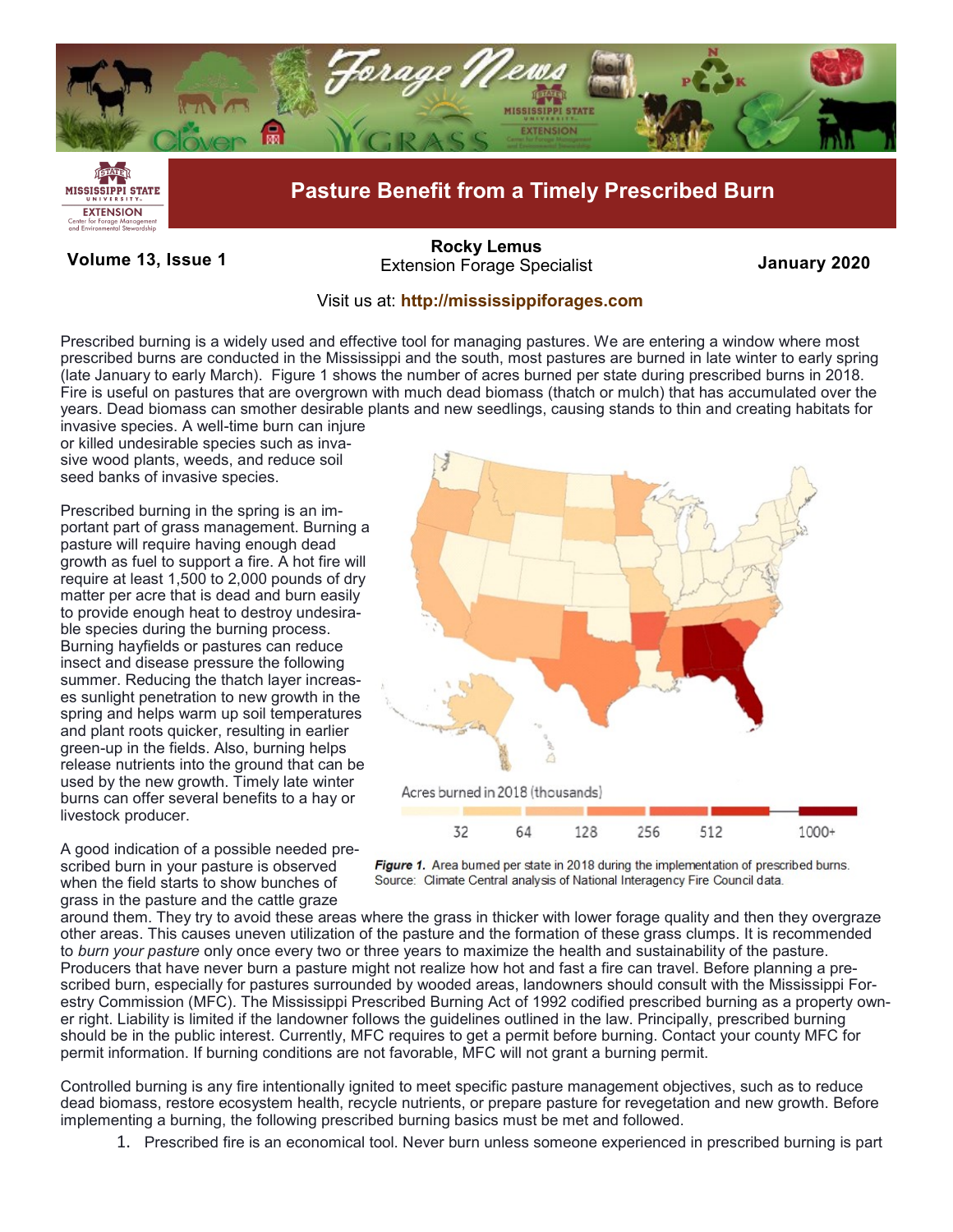of your burning crew. It might be a good idea to hire a certified burner to manage and direct a field or pasture burn. Burning costs may vary with field size, equipment used, manpower, application method, and fuel conditions.

- 2. Map and develop a plan for the area to be burned and the surrounding area including fences, roads, powerlines, buildings and any secondary fuels that can intensify the fire.
- 3. Contact the appropriate county or city officials regarding local ordinances.
- 4. Notifying neighbors about the burn plans will avoid unnecessary calls to the local fire department.
- 5. Inform your local fire department of the prescribed burn.
- 6. Arrange for the necessary equipment and personnel needed to execute the burn safely.
- 7. Using fire igniting aids such as drip torch or matches can be used during the prescribed burning. It is important to have radios or cell phones allow communication among the crew members. Farm tractors and allterrain vehicles can be used to transport equipment, water, and personnel. A high-pressure sprayer and sufficient water are recommended to handle fire escapes.
- 8. Wear appropriate and not torn clothing. Wear clothes made of cotton along with leather gloves and boots, goggles, facemask, and a hard hat when initiating a prescribed burning. Do not wear polyester, plastic or rubber clothing.
- 9. Have adequate fire-lines around our pastures or fields at least four weeks before the burn. Fire-lines can be created by mowing, plowing, disking, wet lines, etc.
- 10. Obtain a burn permit from your local MFC on the day of the burn based on the daily fire weather forecast and it is required for any fire set for a recognized agricultural and/or forestry purpose.
- 11. Never burn unless weather conditions (wind speed and direction, temperature, humidity), topography, and other factors enable you to control the fire. Minimum requirements for the permit are 3.5 m/s transport wind speed and 500 meters mixing height **or** 3.0 m/s transport wind speed and 890 meters mixing height.
- 12. After the burn, check all the boundaries to make sure that there are no fire escapes or leftover fires.



Figure 2. Prescribed burn techniques for implementation in pastureland management.